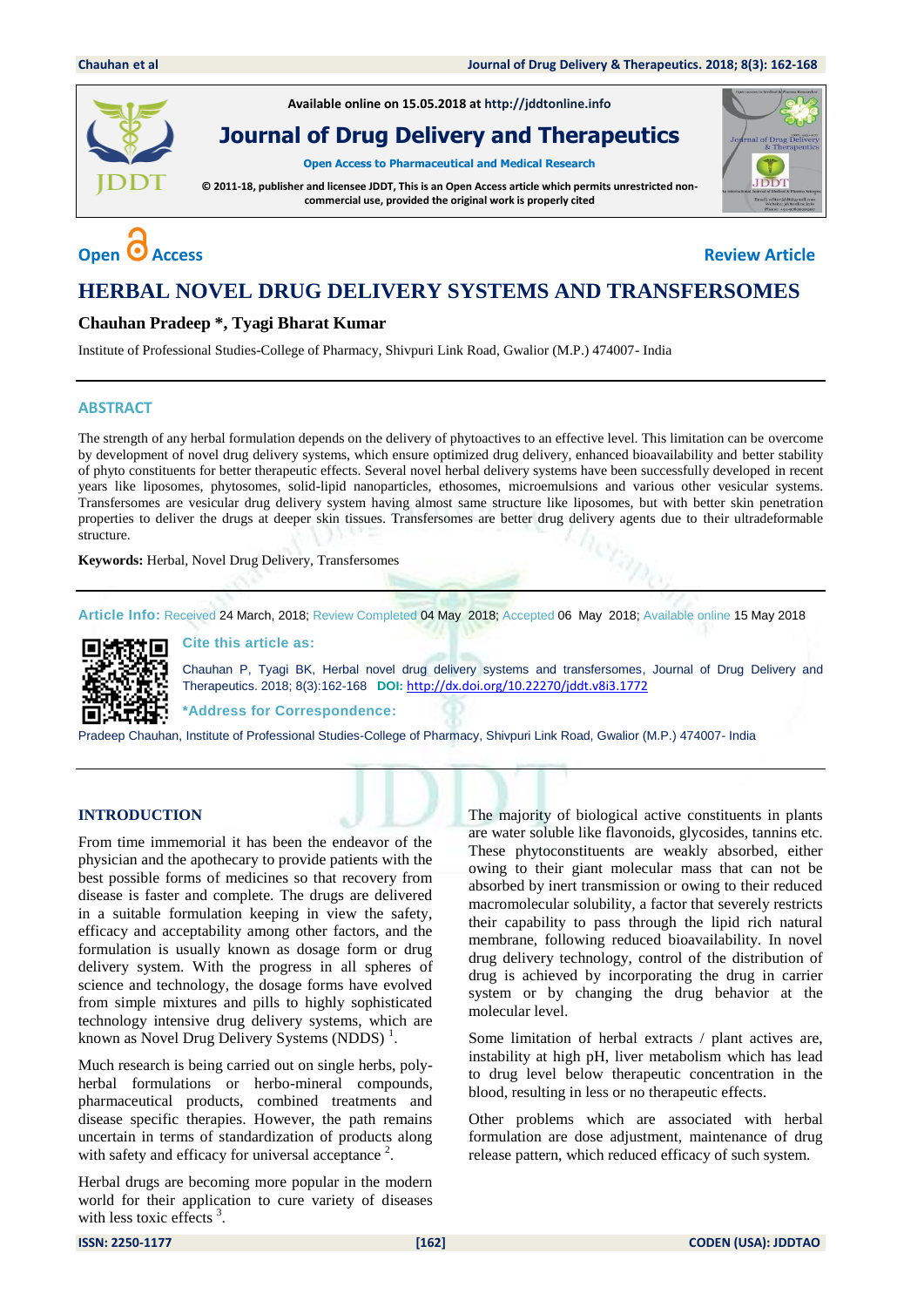#### **Advantage of Herbal Novel Drug Delivery System**

Delivery of phytoactives through novel drug delivery systems has various advantages over conventional dosage forms.

- Incorporation of novel drug delivery technology to herbal of phytoactives minimizes the drug degradation or pre-systemic metabolism and other side effects by accumulation of drugs to the nontargeted areas and improves the ease of administration
- Novel drug delivery system is advantageous in delivering the herbal drug at predetermined rate and delivery of drug at the site of action, which minimizes the toxic effects with increased bioavailability of drugs.
- Incorporation of herbal drugs in the delivery system also aids to increase in solubility, enhanced stability, protection from toxicity, enhanced pharmacological activity, improved tissue macrophage distribution, sustained delivery and protection from physical and chemical degradation.
- Throughout the extraction method, the drug molecules within the herbal medication are exposed to oxidation, reduction or many other chemical reactive functional groups which cause degradation in phytoactive molecules. A nanocoating of those

#### **Chauhan et al Journal of Drug Delivery & Therapeutics. 2018; 8(3): 162-168**

drug molecules protects the active chemicals from degradations and thus enhance the stability and efficacy.

- It may help in increasing the efficacy and reducing the side effects of various herbal compounds and herbs.
- Some drugs have an optimum concentration range within which maximum benefit is derived, and concentrations above or below this range can be toxic or produce no therapeutic benefit, herbal novel drug delivery systems eliminates this limitation by delivering the correct amount of drug at predetermined controlled manner.

#### **Types of herbal Novel Drug Delivery Systems**

There are various novel drug delivery systems for herbal molecules are based on:

#### **(a) Vascular delivery systems:**

Transfersomes, Ethosomes, Liposomes, Phytosomes

**(b) Nano drug delivery systems:**

Micropallets, Microspheres, Nanoparticles

**(c) Biphasic drug delivery systems:**

Micro and Nano-emulsions

| <b>Delivery System</b> | <b>Description</b>                                                                                                                                                                                                                                                                                                                     | Ref            |
|------------------------|----------------------------------------------------------------------------------------------------------------------------------------------------------------------------------------------------------------------------------------------------------------------------------------------------------------------------------------|----------------|
| Invasome               | Invasomes are the liposomal vesicles, which act as potential carriers with increased skin<br>penetration. Invasomes have higher penetration rate through the skin as compared to<br>liposomes and ethosomes.                                                                                                                           | $\overline{4}$ |
| Ethosomes              | Ethosomes are noninvasive delivery carriers that enable drugs to reach the deep skin<br>layers and/or the systemic circulation. These are soft, malleable vesicles tailored for<br>enhanced delivery of active agents.                                                                                                                 | 5              |
| Pharmacosomes          | Pharmacosomes are colloidal dispersions of drugs covalently bound to lipids, and may<br>exist as ultrafine vesicular, micellar, or hexagonal aggregates, depending on the chemical<br>structure of drug-lipid complex.                                                                                                                 | 6              |
| Vesosomes              | A Vesosome is a more or less heterogeneous, aggregated, a large lipid bi-layer enclosing<br>multiple, smaller liposomes that offers a second barrier of protection for interior<br>components and can also serve as the anchor for active targeting components.                                                                        | $\overline{7}$ |
| Sphingosomes           | Sphingosomes is bilayer vesicles in which an aqueous volume is entirely enclosed by<br>membrane lipid bilayer mainly composed of natural or synthetic sphingolipid.<br>Sphingosomes showed higher stability, less in-vivo circulation time. Used to deliver<br>chemotherapeutic agent and biological macromolecule.                    | 8              |
| <b>Niosomes</b>        | Niosomes are non-ionic surfactant based vesicles that have a similar structure to that of<br>phospholipid vesicles like liposomes. They have ability to increase the stability of<br>entrapped drugs, improved bioavailability of poorly absorbed ingredients and enhanced<br>skin penetration.                                        | 9              |
| Nanoparticles          | Solid lipid nanoparticles are composed of lipid matrix, which becomes solid at room<br>temperature and also at the body temperature. The main features of solid lipid<br>nanoparticles (SLNs) with regard to parenteral application are the excellent physical<br>stability, protection of incorporated labile drugs from degradation. | 10             |
| Nano-emulsions         | Micro-emulsion is also called nano-emulsion, and the sub-micro-emulsion is also called<br>lipid emulsion. Emulsion drug delivery system is targeted or distributed well<br>due<br>to<br>affinity to lymph Micro-emulsions are solutions containing nanometre-sized droplets of<br>an immiscible liquid dispersed in an aqueous buffer. | 11             |

#### **Table 1: Various Novel Drug Delivery Systems for Phytoactives.**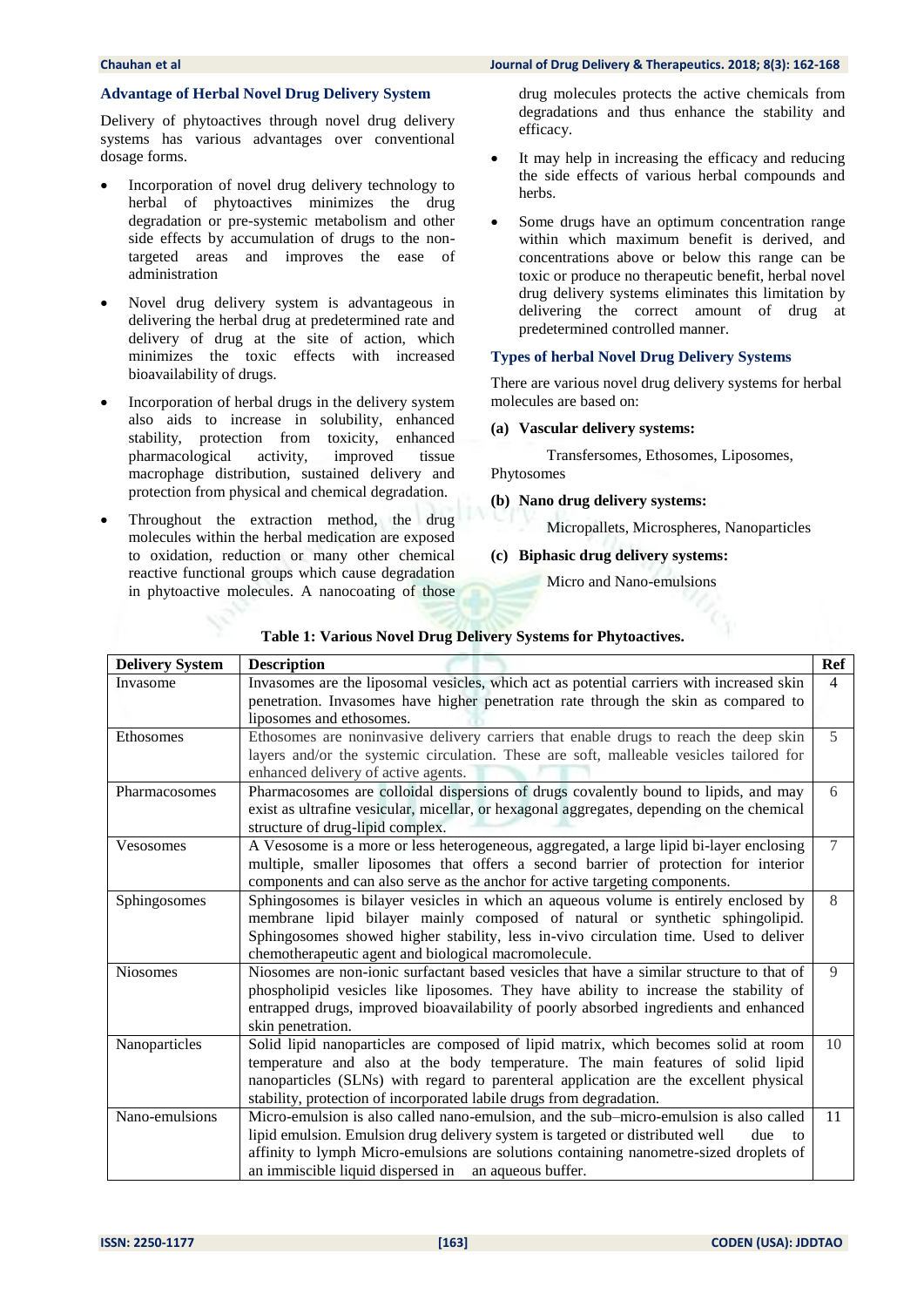| <b>Vesicular System</b> | <b>Advantages</b>                                      | <b>Limitation</b>                          |
|-------------------------|--------------------------------------------------------|--------------------------------------------|
| Liposomes               | Biocompatible, Biodegradable                           | Stability issue, less penetration property |
| <b>Niosomes</b>         | Improved stability due to use of non-ionic surfactants | Skin penetration is not much effective     |
| Transfersomes           | Ultradeformable with high stability, high penetration  | Difficulty in loading hydrophobic drugs    |
|                         | property, biodegradable, bio-compatible, incorporate   |                                            |
|                         | low and high molecular weight drugs, penetrate         |                                            |
|                         | deeper skin regions.                                   |                                            |
| Phytosomes              | Higher Bioavailability, enhanced capacity to cross the | leaching of the phytoconstituents          |
|                         | lipid rich biomembranes, better pharmacokinetic and    |                                            |
|                         | therapeutic profile                                    |                                            |
| Ethosomes               | Increased stability, increased skin permeability and   | Loss of product during transfer form       |
|                         | inexpensive to formulate                               | organic to water media                     |

**Table 2: Various Vesicular Systems used for herbal drug delivery**

### **TRANSFERSOMES**

The name means "carrying bodies'. Transfersomes word is derived from the latin word 'transferee' which means 'to carry across' and the greek word "soma' which is used for a body. Transfersomes are a type of liposomes 12 .

The basic structure of transfersomes is like classic liposomes, still it has some differences from liposomes by soft nature, ultra-deformable properties, and better adjustable nature of system membrane.

An important property of transfersomes is its ability to bind with skin moisture and retain water. Transfersomes contains high amount of hydrophilic molecules to avoid dehydration.

The first generation of Transfersomes includes vesicles, composed of phospholipids with edge activators. The second generation of transfersomes is composed by a combination of a bilayer component (e.g. phosphatidylcholine) and more than one amphipathic membrane destabilizing component. The third generation of transfersomes is constituted by amphipathic non-phospholipidic bilayers, but unlike the first and second generation, the surfactant is replaced by water soluble modulator compounds (e.g. organic ions) that have the same efficasy  $13$ .

When the transfersomes applied to the skin they move deeper towards the water containing strata to acquire their hydration. Skin barrier penetration of transfersomes is due to reversible bilayer ultradeformation, but without losing its integrity  $14$ .

It was claimed that the presence of water gradient exert a force in the order of 10"N per vesicle of a radius of approximately 60nm. As a result of this force the deformable vesicles can be squeezed through lipid bilayer. A low interracial tension makes them more deformable <sup>15</sup>.

Transport driving force magnitude plays an important role on the penetration, as

 $Flow = area X$  force  $X$  permeability

The mechanism of transfersomes penetration can be explain in steps as initial interaction between hydrophilic lipid residue and proximal water, from there the polar lipid attracts water molecules, which leads induced hydration, the vesicle moves toward the site of more water concentration. A trans-epidermal osmotic gradient develops, leads to penetration of transfersomes across skin <sup>16</sup> .

Another possible explanation for the fact that transfersomes are able to deliver molecules under nonoccluded conditions could be that, as a result of water evaporation from the applied sodium-cholate phospholipid aggregate system, concentrated micellar system of cholate or collate-phospholipid or both generated. The micelles may further delipidize the stratum corneum creating small pores through which drug penetrates.

#### **Methods of Transfersomes Preparation**

Various chemicals are used in formulation of transfersomes, having various roles i.e. phospholipids, surfactants, dyes, alcohol, buffering agents etc.

| <b>Ingredients</b>    | <b>Chemical</b>                                              | Role                    |
|-----------------------|--------------------------------------------------------------|-------------------------|
| Phospholipids         | Phosphatidyl choline, soya Phosphatidyl choline, dipalmitoyl | Formation of vesicles   |
|                       | phosphatidyl choline                                         |                         |
| Surface active agents | Sodium Cholate, Sodium deoxycholate, tween 80, span 80       | Flexibility improvement |
| (edge activators)     |                                                              |                         |
| Primary alchohol      | Ethanol, Methanol                                            | Solvents                |
| Buffering agents      | pH 6.4, phosphate Saline                                     | <b>Hydration</b> medium |

#### **Table 3: Various ingredients and their role for synthesis of Transfersomes**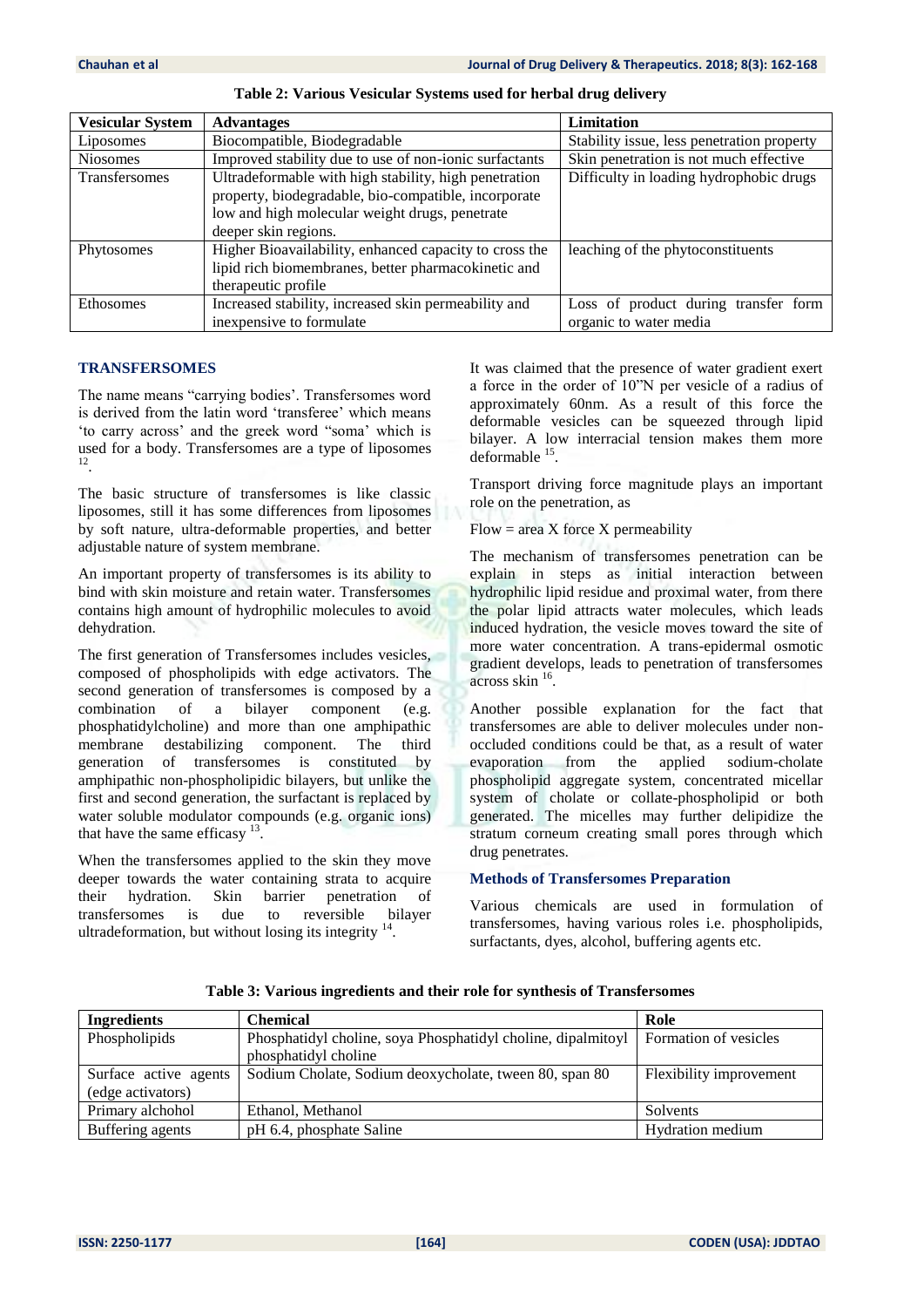#### **Thin film hydration method**

In this method, phospholipids and surfactants are dissolved in suitable organic medium, such as chloroform-methanol and prepared a thin film, using rotary evaporator. The organic solvent evaporated at above the lipid transition temperature at  $50^0$ C.

Saline phosphate buffer of pH 6.4 is added to hydrate stack of film and subsequently kept for rotation at 60rpm for 1hr. kept at room temperature for 2 hrs, till the swelling of vesicle is completed. Afterwards to achieve desired size, the dispersion is sonicated <sup>17</sup>.

#### **Modified Hand Shaking Lipid Film Hydeation Method**

Phytoconstituent, phosphatidyl choline (lecithin) and other additives, such as edge activators (sodium cholate) are dissolved in chloroform-ethanol mixture (1:1). The mixture of organic solvent is removed by evaporation by using rotary evaporator or by hand shaking at approximate  $43^{\circ}$ C.

A stack of thin film of lipid is formed over the inner wall of flask. The obtained stack on inner wall is kept overnight under vacuumed for complete removal of traces of solvents. The phosphate buffer (pH 4) is added to rehydrate the film with hand shaking foe 15 min. at mentioned temperature. The vesicle of desired size can be obtained by sonication  $17$ .

#### **Optimization factors of transfersomes formulation**

The numbers of process variables are responsible to obtain the optimized formulation of transfersomes. There are various factors that are responsible for the same are:

#### **1. pH**

The pH evaluated by potentiometry affects the molecule ionization and consequently its interaction and entrapment efficiency. The pH level should be suitable for achieving a balance between formulation properties and biological applications, including the administration route  $^{18, 19}$ .

#### **2. Effect of phosphatidyle choline, edge activator ratio-**

These should be an optimized ratio of phosphatidylecholine and edge activator, because this affects greatly the entrapment efficiency. Higher concentration of edge activators may decrease entrapment efficiency. Upon incorporation of edge activators in low concentration, growth in vesicle size occurred <sup>20</sup>, whereas further increase in the content of edge activator may have led to pore formation in the bilayer and reduced penetration.

#### **3. Effect of type of edge activator-**

Deformability and entrapment efficiency of transfersomes is affected by the type of edge activators, which could be interpreted by difference in their chemical structure. One way to explain this effect is to consider the HLB of edge activators. In one finding, tween 80-3 showed higher deformability. This could be attributed to the highly flexible and non-bulky

hydrocarbon chain of tween-80. Sodium deoxycholate (SDC-3) and Sodium cholate (SC-3) has lower deformability than tween-80-3 due to thin steroid like structure, which are bulkier than hydrocarbon chains of tween 80. This could be a result of their high hydrophobicity, which reduced the formation of transient hydrophilic holes, hence, minimizing the amphiphillic property of the bilayer responsible for membrane fluidity  $21$ .

#### **4. Effect of Total lipid concentration-**

Various research findings indicated that the fraction of lipid taking part in encapsulation was reduced upon increasing the total lipid concentration. Total lipid concentration used for formulation affects entrapment efficiency  $22$ .

Edge activators influenced the vesicular morphology, entrapment efficiency, zeta potential, drug release, deformability, skin permeation, and skin deposition.

#### **Evaluation Parameters**

Different parameters are used for characterization and optimization of transfersomes:

(A) **Entrapment efficiency**- the entrapment efficiency is the amount of drug entrapped in the formulation. This is determined by separating the entrapped drug in vesicles by using various techniques i.e. minicolumn centrifugation. After that the vesicles were disrupted using 0.1% triton X-100 or 50% npropanol.

The entrapment efficiency is calculated by using this formula

Entrapment efficiency  $=\frac{$  amount of drug entrapped  $X$  100

- (B) **Diameter of Vesicle** Photon correlation spectroscopy or dynamic light scattering method is used to determine vesicle diameter. Distilled water is used for the preparation of sample and filtered through a membrane filter (0.2 mm) and filtered saline used to dilute up to certain dilution ratio to measure the size of vesicles.
- (C) **Degree of deformability or permeability measurement**- this is an important parameter for characterization as this greatly affects the permeation of formulation. This study is done by passing the preparation through a large number of pores of known size (micro porous filters of 50-400  $\frac{1}{2}$  nm)  $^{23}$ .

Particle size and size distribution are noted after each pass by dynamic light scattering (DLS) measurements.

$$
D=J (rv/rp)
$$

Where

D= degree of deformability

- $J =$  amount of suspension extruded during 5 min.
- $rv = size of vesicle$
- rp = pore size of barrier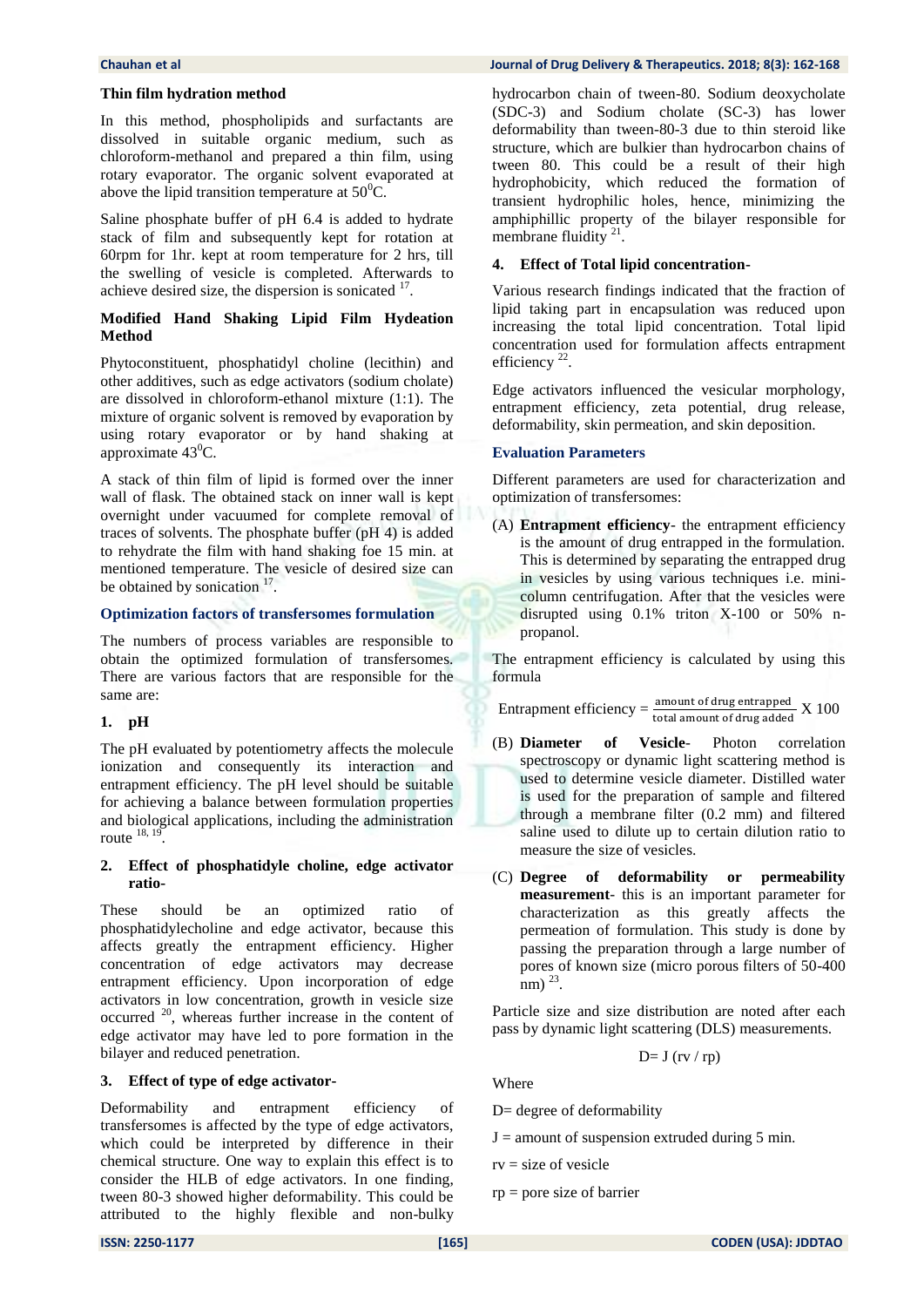- (D) **Measurement of turbidity**: Nephelometer is used to measure turbidity sample in aqueous solution.
- (E) **Surface charge and charge density**: Zeta sizer is used to measure the surface charge and charge density on transfersomes.
- (F)**Number of vesicles per cubic mm-** Unsonicated transfersomes formulation, diluted 5 times with 0.9% sodium chloride solution. Hemocytometer with optical microscope are used for this study.

The transfersomes in 80 small squares are counted and calculated using formula;

(Total number of transfersomes)  $mm<sup>3</sup> =$ 

Total number of vesicle counted X dilution factor X 4000 Total number of square counted

(G) **Vesicle Morphology-** vesicle diameter can be determined using photon correlation spectroscopy (PCS) or Dynamic Light Scattering (DLS). Samples were prepared in distilled water, filtered through a 0.2 mm membrane filter and dilutes with filtered saline and then size measurement can be done by using PCS or DLS.

Transfersomes vesicles can be visualized by Transmission electron microscopy (TEM) or pby phase contrast microscope. Mean size is measured by DLS and TEM, structural changes are observed by TEM  $^{24}$ .

#### **APPLICATION OF TRANSFERSOMES**

Transfersomes have a wide variety of applications in the targeting of drug and other molecules through the transdermal route.

#### **1. Delivery of Proteins**-

It is very difficult to transport big and large biogenic molecules such as body proteins and peptides into body. When administered through oral route, such molecule shows degradation in gastrointestinal tract  $25$ .

Transfersomes are the best suitable approach for the delivery of all kinds of proteins into body. It is observed that bioavailability of the molecules delivered by transfersomes are similar to the drug administered by subcutaneous injections  $26, 27$ .

The protein preparation e.g. bovine serum albumin (immunogenic adjuvent) applied repeatedly in the preparation of transfersomes through epi-cutaneous route, showed strong immunogenic response.

Transfersomes has been shown to penetrate the skin intact, to present the antigen to dendritic cells and elicit an antigen specific immune response <sup>28</sup>.

Gap junction proteins loaded in transfersomes elicit antigen specific antibody titer that was equivalent to subcutaneous route  $29$ .

Plasmid DNA encoding Hepatitis-B surface antigen (HBs-Ag)- loaded cationic transfersomes are also utilized for topical immunization, and showed significantly higher HBs-Ag antibody titer and cytokinins level  $30$ .

#### **2. Delivery of Anti-cancer drugs**

Transfersomes are used as carrier for delivery of anticancer drugs; they are suitable specially for treating skin cancers. Transfersomes loaded with methotraxate was tried for treatment of skin cancer. Tamoxifen (TAM) anti breast cancer agent is carried through skin most efficiently by means of transfersomes and accelerate the growth of murine uteri, where it act as an anti-oestrogen, even at low dose as  $0.1$ -0.2 mg/kg/day  $31$ .

#### **3. Delivery of Interferon-**

Transfersomes loaded with immunomodulators, Interferon-α and interleukines-2 (IL-2) are successfully synthesized and observed that both the molecules retained their biological activity and could be efficiently encapsulated in carrier <sup>32</sup>.

#### **4. Insulin Delivery-**

Orally applied polypeptidic or proteinaceous drugs are digested in the gastro-intestinal tract, by and large, and thus are therapeutically nearly inactive. Transfersomes can transport their associated drugs, including the epicutaneously applied insulin, into the body spontaneously. This happens in spite of the fact that insulin is normally prevented from crossing the skin by its high molecular weight of 5808 Da. The selfregulating membrane deformability of transfersomes is closely related to the corresponding vesicles selfreparation capability, the latter being essential for the transfersome stability and practical usefulness. Insulin is inferred to be transported into the body between the intact skin cells with a bio-efficiency of at least 50% of the subcutaneous dose action  $33$ .

#### **5. Delivery of various therapeutic agents**

| Drug                | Category                                 | Therapeutic activity                | Ref |
|---------------------|------------------------------------------|-------------------------------------|-----|
| Dexamethasone       | Corticosteroid Drug                      | Anti-edema activity                 | 34  |
| Diclofenac          | NSAID agent                              | Formulation optimization            | 35  |
| <b>Tacrolimus</b>   | Immunosuppressive                        | Atopic dermatitis                   | 36  |
| Pentoxifyllin       | Xanthine Derivative                      | Chronic occlusive arterial disease. | 37  |
| Eprosartan Mesylate | Angiotensin receptor blockers<br>(ARBs)  | Management of Hypertension          | 38  |
| Ciprofloxacin       | Quinolone Antibiotic                     | Treatment of otitis media           | 39  |
| Timolol maleate     | Nonselective $\beta$ -adrenergic blocker | Management of Hypertension          | 40  |
| Ketoconazole        | Azole antifungal                         | Antimicrobial activity              | 41  |

**Table 2: Various Drugs used with Transfersomal drug delivery system**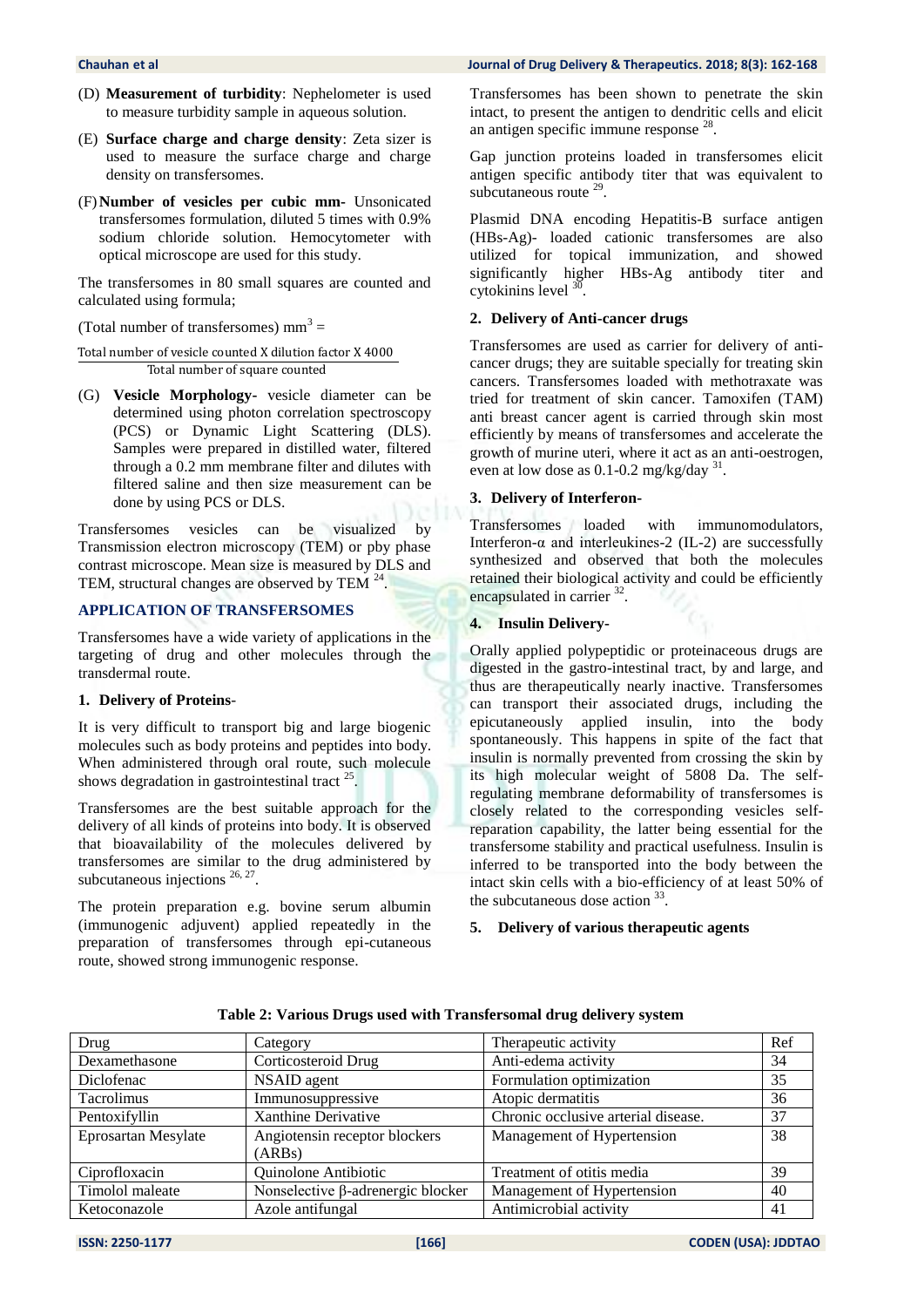| Diclofenac diethylamine, | NSAID and natural Phenol         | Analgesic and Anti-inflammatory           | 42 |
|--------------------------|----------------------------------|-------------------------------------------|----|
| Curcumin                 | curcuminoid                      |                                           |    |
| Itraconazole             | Antifungal triazoles             | Formulation Optimization                  | 43 |
| Paromomycin sulfate      | Antibiotic                       | cutaneous leishmaniasis                   | 44 |
| risperidone              | antipsychotics                   | Formulation Optimization                  | 45 |
| Minoxidil and caffeine   | Antihypertensive vasodilator     | Treatment of alopecia                     | 46 |
| Raloxifene               | Selective eoestrogen receptor    | Treatment of osteoporosis                 | 47 |
| Hydrochloride            | modulator (SERM)                 |                                           |    |
| sinomenine               | Alkaloid                         | Formulation optimization Treatment of     | 48 |
| hydrochloride            |                                  | Rheumatism                                |    |
| Embelin                  | Benzoquinone derivative          | <b>Treatment of Cancer</b>                | 49 |
| Indinavir sulfate        | Protease inhibitor used as a     | Treatment against AIDS with other         | 50 |
|                          | component of highly active       | protease inhibitors, nucleoside analogues |    |
|                          | antiretroviral therapy to treat  | or reverse transcriptase inhibitors       |    |
|                          | <b>HIV/AIDS</b>                  |                                           |    |
| Stavudine                | Reverse transcriptase inhibitors | Prevention and treatment of HIV/AIDS      | 51 |

#### **CONCLUSION**

Transfersomes has several advantages of transdermal drug delivery system. Transfersomes can entrap and deliver small and large molecules effectively through skin. Their ultradeformable property makes them to overcome the skin permeation difficulty, as they squeeze themselves to cross the skin layer barriers. But for

#### **REFERENCES**

- 1. Mandal SC, Mandal M, Current status and future prospects of new drug delivery system, Pharm Times, 2010; 42(4):13-6.
- 2. Bhatt S, Nimkar S, Clinical Research in Ayurveda: A Preliminary Review of 225 Papers Published In Indian Ayurveda Journals, Journal of Dental and Medical Sciences, 2015; 14 (2):43-50.
- 3. Bhokare SG, Dongaonkar CC, Lahane SV, Salunke PB, Sawale VS and Thombare MS, Herbal Novel Drug Deliver: A Review, World Journal of Pharmacy and Pharmaceutical Sciences, 2016; 5 (8):593-611.
- 4. Lakshmi PK, Kalpana B, Prasanthi D, Invasomes-Novel Vesicular Carriers for Enhanced Skin Permeation, Systematic Reviews in Pharmacy, 2013; 4 (1):26-30
- 5. Merdan VM, Alhaique F, and Touitou E, Vesicular carriers for topical delivery, Acta Techno. Legis Medicament, 1998, 12, 1- 6.
- 6. Ranga S, Kumar A, Pharmacosome A Review on Pharmacosomes: Research and Reviews, Journal of Pharmaceutics and Nanotechnology, 2014; 2 (1):7-12.
- 7. Khurana B, Bajaj R, Girotra L, Vesosomal Drug Delivery In Liposomes: A Review, International Journal of Pharmacy, 2012; 2(4):768-776.
- 8. Chandrika MV, Manasa GS, Mounica1 PL, Varsha PH, Bhavyasri P, Sphingosomes: A Novel Approach for Vesicular Drug Delivery System, American Journal of PharmTech Research, 2016; 6 (2):119-130.
- 9. Arora N, Agarwal S, Murthy RSR, Niosomes: Latest Technology Advances in Cosmaceuticals , International Journal of Pharmaceutical Sciences and Drug Research, 2012; 4(3):168- 182.
- 10. Pople PV, Singh KK, Nanoparticles: Development and evaluation of topical formulation containing solid lipid nanoparticles of vitamin A, American Association of Pharmaceutical Scientists PharmSci Tech, 2006; 7, 91.
- 11. Chaturvedi M, Kumar M, Sinhal A, Saifi A, Microemulsions: Recent development in novel drug delivery systems of herbal drugs, International Journal of Green Pharmacy, 2011; 5:87-94.
- 12. Ashish Y. Pawar, Jadhav KR, Chaudhari LH, Transfersome: A Novel Technique Which Improves Transdermal Permeability, Asian Journal of Pharmaceutics, 2016 (Suppl), 10; (4):S425- S436.

optimized formulation the most critical factor is correct ratio of edge activators and phospholipids, which governs the flexibility, vesicle layers integrity, and entrapment efficiency and stability of the formulation. Transfersomes has explored for delivery of macro and micro molecules, but lots of phytoconstituents are there to explore the potential role of this delivery system.

- 13. Romero EL, Morilla MJ, Highly deformable and highly fluid vesicles as potential drug delivery systems: Theoretical and Practical considerations, International journal of Nanomedicine, 2013; 8:3171-3186.
- 14. Jain S, Sapre R, Jain NK, Proultraflexible lipid vesicles for effective transdermal delivery of norgesterol, proceedings of 25th conference of C.R.S., U.S.A., 1998; 32-35.
- 15. Cevc G, Blume G, Lipid vesicles penetrates into intact skin owing to the transdermal osmotic gradients and hydration force, Biochim. Biophys Acta, 1992; 1104:226-232.
- 16. Jain NK. Advances in Controlled and Novel Drug Delivery. Ed. 1. New Delhi: CBS Publishers and Distributers; 2001. P. 426- 451.
- 17. Planas ME, Gonzalez P, Rodriguez L, Noninvasive percutaneous induction of topical analgesia by a new type of drug carrier, and prolongation of local pain insensitivity by anesthetic liposomes, Anesthesia & Analgesia, 1992; 75:615– 621
- 18. Sinico C, Fadda AM, vesicular carriers for dermal drug delivery, Expert Opinion on drug delivery, 2009; 6:813-825.
- 19. Lane ME, Skin penetration enhancers, International Journal of Pharmaceutics, 2013; 447:12-21.
- 20. Bergh BAIVD, Wertz PW, Junginger HE, Bouwstra JA, Elasticity of vesicles assessed by electron spin resonance, electron microscopy and extrusion measurements, International Journal of Pharmaceutics, 2001; 217(1-2):13-24.
- 21. Yoshioka T, Sternberg BF, Lorence AT, Preparation and properties of vesicles (niosomes) of sorbitan monoesters (Span 20, 40, 60 and 80) and a sorbitan triester (Span 85), International Journal of Pharmaceutics, 1994; 105:1-6
- 22. Ghada M, Holayel SM, Mortada ND, Role of edge activators and surface charge in developing ultradeformable vesicles with enhanced skin delivery, International Journal of Pharmaceutics, 2010; 397:164–172.
- 23. Kulkarni PR, Yadav JD., Vaidya KA, Gandhi PP, Transfersomes: An emerging tool for transdermal drug delivery, International Journal of Pharmaceutical Sciences and Research, 2011; 2:735-741.
- 24. Prajapati ST, Patel CG, Patel CN, Transfersomes: A vesicular carrier system for transdermal drug delivery, Asian Journal of Biochemical and Pharmaceutical Research, 2011; 2:507-524.